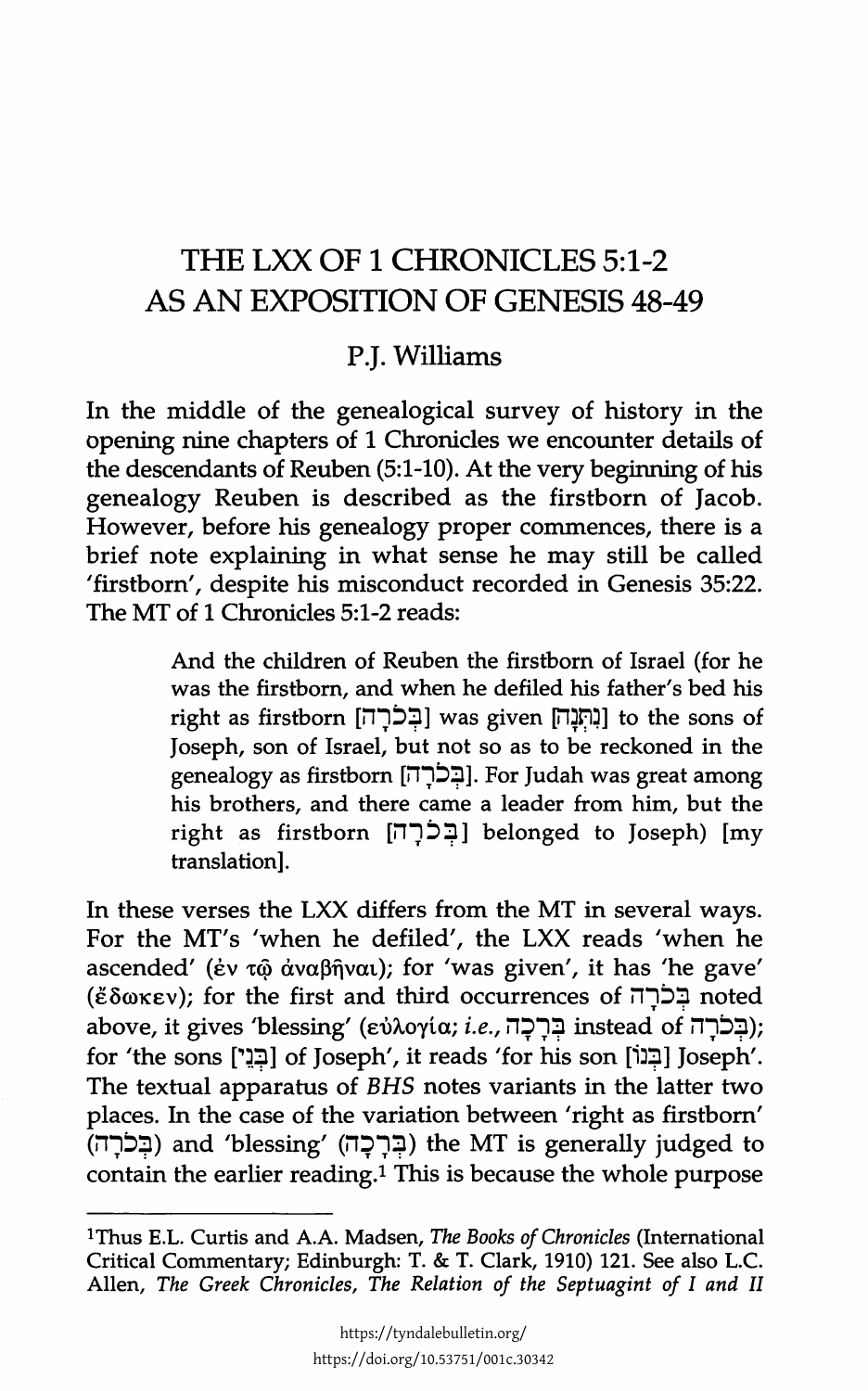of 1 Chronicles 5:1-2 is to explain the status of the birthright among Jacob's sons and not to consider their blessing. MT's reading alone suits the context. However, the presence of a cluster of differences between the MT and the LXX at this point requires an explanation. The mention of 'blessing' in connection with Joseph has been traced to Genesis 48:15.2 Furthermore, the Greek translation in 1 Chronicles 5:1, 'when he ascended upon the bed of his father' (έν τῷ ἀναβῆναι ἐπὶ τὴν  $κ$ οίτην τοῦ πατρὸς αὐτοῦ) has been traced to a similar phrase in Genesis 49:4: 'for you ascended upon the bed of your father' (ανέβης γαρ επι την κοίτην του πατρός σου).<sup>3</sup> The occurrence of a variant based on Genesis 48 and of one based on Genesis 49 in such proximity suggests that it is profitable to consider all the variants in the context of Genesis 48-49 as a whole.

In fact, several of the distinctives of the LXX can be regarded as influenced by an overall reading of Genesis 48 and 49. Both these chapters have in common the themes of blessing and of being firstborn. Genesis 48 is about Jacob's blessing of Joseph and of his two sons Manasseh and Ephraim. In this blessing, Jacob gives precedence not to the firstborn Manasseh but to the younger son Ephraim. The two motifs of primogeniture and blessing are juxtaposed in Genesis 48:14-15. Genesis 48:14 ends 'for Manasseh was the firstborn' (בִי מְנָשָׁה) 1i~~iJ [the phrase is omitted in the LXX]), and 48:15 opens 'and he blessed' ("יְבָרֵךְ). This blessing is not just on Joseph's sons, but also on Joseph himself *(cf.* 1 Ch. 5:1 LXX). Yet the blessing is closely related to primogeniture. In Genesis 48:5 Jacob claims that 'Ephraim and Manasseh' (note the order with the firstborn second) shall be for him like Reuben and Simeon. This could be read as saying that Joseph's second- and first-born shall be like Jacob's first- and second-born, respectively. In Genesis 48:22, whatever its interpretation, it seems that Joseph is given an inheritance over what his brothers have. Such an inheritance might be closely associated with the rights of firstborn. In this

*Chronicles to the Massoretic Text: Part II, Textual Criticism* (Supplements to Vetus Testamentum XXVTI; Leiden: E.J. Brill, 1974) 107.

2Allen, The *Greek Chronicles: Part II,* 107.

<sup>3</sup> L.C. Allen, *The Greek Chronicles: Part I, The Translator's Craft* (Supplements to Vetus Testamentum XXV; Leiden: E.J. Brill, 1974) 70.